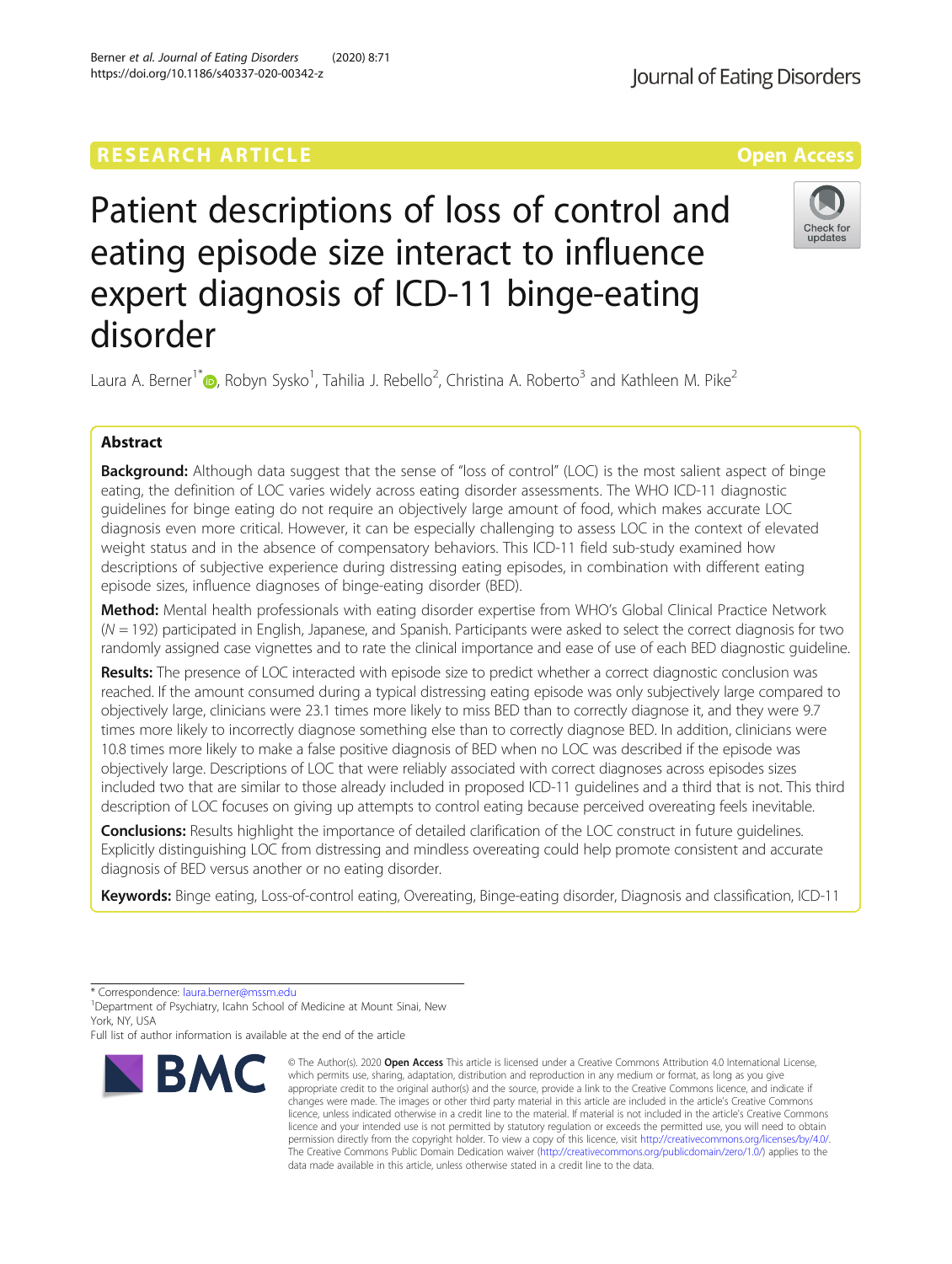#### Plain English summary

A sense of "loss of control" (LOC) is the feature that distinguishes binge eating from other kinds of overeating. LOC definitions vary widely, and this study aimed to examine how different descriptions of LOC influence whether a diagnosis of binge-eating disorder (BED) will be assigned. An internet-based vignette study was conducted through the World Health Organization's Global Clinical Practice Network; 192 mental health professionals with self-reported expertise in eating disorders participated. The size of the eating episode interacted with the presence of LOC to affect whether a correct diagnosis was given to the hypothetical patients. For episodes in which the amount eaten was within normal limits (i.e., only subjectively large) and LOC was described, clinicians were 23.1 times more likely to miss BED and 9.7 times more likely to incorrectly assign another diagnosis than to correctly diagnose BED. If the amount eaten was objectively large but there was no LOC, clinicians were 10.8 times more likely to make a false positive diagnosis of BED. Thus, how LOC is described is important to promote consistent and accurate diagnosis of BED versus another or no eating disorder.

#### Introduction

The behavioral disturbance of binge eating has been defined by two essential dimensions in the Diagnostic and Statistical Manual of Mental Disorders (DSM) and International Classification of Diseases (ICD). Beginning with the DSM-III, the presence of binge eating required the consumption of an objectively large amount of food (e.g., unusually large for the circumstances) coupled with the experience of loss of control (LOC). However, in clinical practice, descriptions of the amount of food eaten during binge eating episodes (i.e., episode size) is highly variable [[1](#page-7-0)]. Individuals who report subjective binge eating, or consuming an amount of food that is within normal limits but is perceived as large while experiencing LOC, describe comparable levels of distress and indicators of psychopathology as individuals who report objective binge eating  $[2-5]$  $[2-5]$  $[2-5]$  $[2-5]$  $[2-5]$ . Thus, in the 11th Revision of the ICD (ICD-11), the guidelines for defining a binge episode were updated such that the critical characteristic of binge eating is a sense of LOC  $[6]$  $[6]$ . The guidelines specifically note that "binge eating episodes may be 'objective,' in which the individual eats an amount of food that is larger than most people would eat under similar circumstances, or 'subjective,' which may involve eating amounts of food that might be objectively considered to be within normal limits but are subjectively experienced as large by the individual." [\[6](#page-7-0)]. These differ from DSM-5 criteria for binge eating, which still require both the consumption of an objectively large amount of food and a sense of LOC [\[7](#page-7-0)] (see Table S[1\)](#page-7-0).

Regardless of the amount of food consumed, the sense of LOC during eating episodes predicts significant distress, impairment, and clinical outcome, including the development of eating disorders, weight gain, and less weight loss when LOC persists or develops after bariatric surgery [\[8](#page-7-0), [9\]](#page-7-0). Measures have been developed to dimensionally assess LOC severity [[10,](#page-7-0) [11](#page-7-0)]; however their language and constructs vary, and no clinical "cutoff scores" are provided. As such, there is no standard method to diagnose LOC. Accurate assessment of LOC is particularly critical because, as aforementioned, the recently adopted ICD-11 guidelines do not require an objectively large amount of food in the diagnosis of binge eating.

Although supported by research and clinical practice, the omission of a large episode size guideline could increase the risk of binge eating misdiagnosis. One specific concern is that clinicians unfamiliar with updates in ICD-11 may underdiagnose binge eating in individuals who experience LOC during eating episodes that are not objectively large. This is problematic because LOC strongly contributes to more negative psychosocial, behavioral, and weight outcomes. Individuals with high LOC who could benefit significantly from receiving appropriate care may not be referred for treatment. In an initial field study, even clinicians with expertise in eating disorders from around the globe were significantly less accurate in diagnosing ICD-11 bulimia nervosa (BN) when subjectively large LOC episodes rather than objectively large LOC episodes were described [[12\]](#page-7-0). As binge-eating disorder (BED) excludes the compensatory behaviors seen in BN that may more obviously signal an eating disorder, and it does not require the presence of any other maladaptive eating behaviors besides regular LOC eating in order to be diagnosed, clarifying the definition of LOC is particularly important for the prevention of BED underdiagnosis.

A second major concern is that other kinds of distressing eating could be conflated with LOC eating, leading to binge eating overdiagnosis. For example, among adults with overweight or obesity, several maladaptive eating behaviors that are not characterized by LOC are commonly reported, including grazing, chaotic or disorganized eating, stress-related or emotional eating, eating much more rapidly than normal, and mindless eating [[13,](#page-7-0) [14](#page-7-0)]. The ICD-11 guidelines note that individuals with obesity who report overeating patterns that do not meet the definition of binge eating should not be diagnosed BED. However, it may be difficult to distinguish individuals who are binge eating from those who are only distressed by maladaptive eating behaviors.

Overall, accurate LOC diagnosis has significant implications for BED diagnostic sensitivity and specificity, and additional guidance on the diagnosis of LOC may be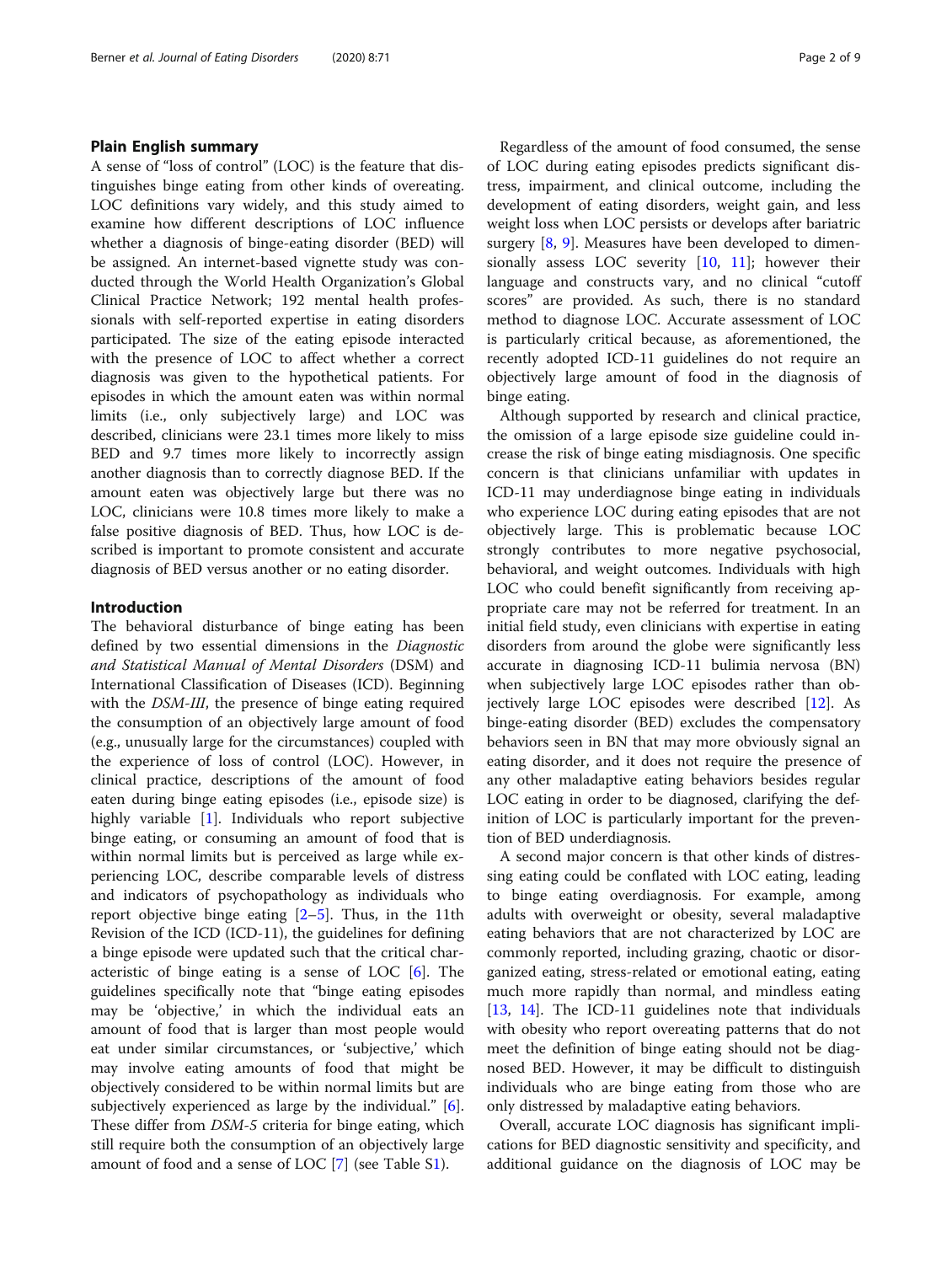<span id="page-2-0"></span>helpful for both clinical practice and research studies. The current study aimed to examine the influence of LOC and size of the eating episode on how clinicians assigned a diagnosis of BED, another diagnosis, or no eating disorder, according to ICD-11 guidelines. In addition, because accurate clinical detection of LOC is essential for the diagnosis of all eating disorders characterized by binge eating, we explored which descriptions of LOC most often promoted correct vs. incorrect diagnostic conclusions, across episode sizes. Mental health professionals with eating disorder expertise from the World Health Organization's (WHO's) Global Clinical Practice Network completed a survey with two randomized clinical vignettes and associated diagnostic questions. Vignettes were identical for all participants, except for the description of LOC eating, or lack thereof, and whether the episode size was objectively or subjectively large. We hypothesized that LOC and episode size would interact to predict diagnosis. Specifically, we predicted that vignettes that did not include descriptions of LOC would be more likely to be incorrectly associated with a BED diagnosis in the context of an objectively large amount of food, whereas quantity of food consumed would have less influence on BED diagnosis for vignettes that included clear descriptions of LOC.

#### Method

#### Participants

Participants were recruited globally from a pool of health professionals (the "Global Clinical Practice Network," or GCPN, <http://gcp.network>) who had previously registered and provided detailed demographic and professional information using an online Qualtrics software-based survey [[15](#page-7-0)]. Clinicians in the GCPN who endorsed expertise in Feeding or Eating Disorders and indicated that they were an advanced speaker in English, Spanish, or Japanese

 $(n = 644)$  were invited to participate in this sub-study. Of those eligible, 208 (32.3%) responded to the survey link and began the study.

#### Procedure

Participants were first presented with and asked to review an abbreviated version of proposed ICD-11 clinical diagnostic guidelines for BED and BN as of January 2018: For both disorders, definitions of LOC and any phrases related to episode size were omitted from the provided guidelines (see Table [S1](#page-7-0) for a summary of the language removed from the proposed guidelines in the version that was presented to raters). As such, the essential (required) feature of "Frequent, recurrent episodes of binge eating (e.g., once a week or more over a period of three months)" was described only as follows: "Binge eating is defined as a distinct period of time during which the individual experiences a loss of control over his or her eating behaviour. Other characteristics of binge eating episodes may include eating alone because of embarrassment, or eating foods that are not part of the individual's regular diet."

Next, in a repeated-measures design, participants were presented with two cases from a pool of 28 vignettes that varied based on the adult presenting for treatment (the "vignette base"; see [Supplement](#page-7-0) for the two vignette bases used in this study), distressing eating episode size (objectively or subjectively large), and experience during distressing eating episodes (seven descriptions of LOC or no LOC; see Table 1). Across the two presented cases, each participant saw the two vignette bases, one paired with a subjectively large episode and one paired with an objectively large episode, and two different experience descriptors. The order of the vignette bases and episode sizes were independently randomized, and

**Table 1** Descriptions of experiences during LOC and non-LOC eating episodes

| <b>Non-LOC Descriptors</b>                                                                                                                                                                                                  | <b>Based on</b>                                                                                                      |
|-----------------------------------------------------------------------------------------------------------------------------------------------------------------------------------------------------------------------------|----------------------------------------------------------------------------------------------------------------------|
| "I'll be watching TV while I'm eating, so I don't really taste the food or notice what's<br>happening, but I just keep going back for more. Before I know it, all the food is<br>gone, and I've eaten more than I planned." | • Chen & Safer, 2010 [16]<br>• Mindful Eating Questionnaire [17]                                                     |
| "I've never tried to stop myself; I like the taste of it, so I just keep eating."                                                                                                                                           | Clinical descriptions from adults seeking weight loss<br>treatment                                                   |
| <b>LOC Descriptors</b>                                                                                                                                                                                                      | <b>Based on</b>                                                                                                      |
| "During times like those, I feel helpless to control my urges to eat."                                                                                                                                                      | Binge Eating Scale [18]                                                                                              |
| "I feel this drive to keep eating once I get started."                                                                                                                                                                      | Eating Disorder Examination [19]                                                                                     |
| "It's hard for me to stop eating when I eat like that."                                                                                                                                                                     | • Eating Disorder Inventory-3 [20]<br>• Three-Factor Eating Questionnaire [21]<br>• Eating Disorder Examination [19] |
| "I feel like I can't stop or limit the amount of food or the type of food I'm eating."                                                                                                                                      | • Questionnaire on Eating and Weight Patterns-5 [22]<br>$\cdot$ DSM-5 [7]                                            |
| "I don't really try to control my eating anymore. Eating like that is pretty much<br>inevitable."                                                                                                                           | Eating Disorder Examination [19]                                                                                     |

LOC loss of control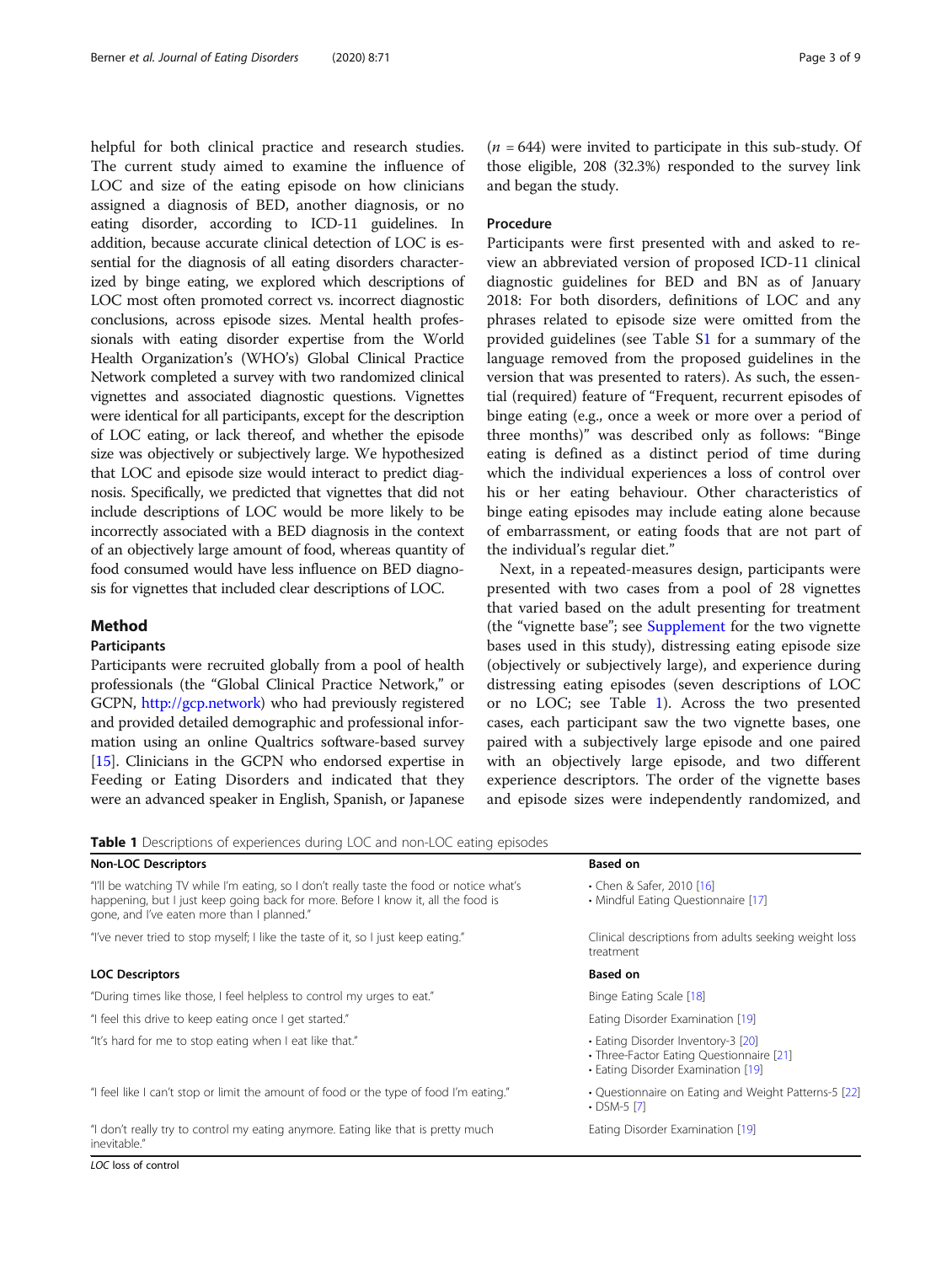the experience descriptors were assigned using random selection without replacement.

The two vignette bases both described adult women with body mass indices (BMI) over  $25 \text{ kg/m}^2$  who selfreported high levels of distress about their weight and episodes of what they called "binge eating." Both case examples denied compensatory behaviors. The vignettes had been validated by eight independent eating disorder expert raters who confirmed that, if actual LOC was described, the individuals in both vignettes met all ICD-11 guidelines for BED diagnosis.

These raters also confirmed the classification of the two episode size descriptions. The episode characterized as within normal limits (i.e., subjectively large) was described as "5 small caramel candies with 2 standard-size scoops (i.e., approximately 1 cup or 214 g total) of ice cream." The episode characterized by an objectively large amount of food was described as "6 slices of regular-crust, cheese pizza and 2 large orders of French fries."

Five LOC descriptors were created based on items from well-validated measures of binge eating (see Table [1](#page-2-0)). In addition, we included two descriptions of distressing eating experiences that are not LOC. One specifically focused on mindless eating. As described by Chen & Safer [\[16](#page-7-0)], mindless eating is "not attending to one's eating (e.g., eating popcorn while watching TV and finding that one has finished the bowl without being aware of this occurring). Unlike binge eating, a loss of control is not experienced in mindless eating" (p. 303). Based on this description, and the items of the Mindful Eating Questionnaire [\[17](#page-7-0)], we developed a description of mindless eating without LOC. Finally, we included a description of no past attempt to control eating behavior. This was informed by descriptions of overeating from the co-authors' clinical experiences treating and assessing adults seeking weight loss treatment (Table [1\)](#page-2-0).

For each vignette, participants were asked to select a diagnosis from a list of BN, BED, another feeding or eating disorder, no diagnosis, or a different diagnosis not on the list (in which case they could specify which diagnosis they selected in a text box). Participants were able to review the diagnostic guidelines and vignette while making their selection. After diagnostic selection, participants were asked to indicate whether each essential feature of their chosen diagnosis was present in the specific case vignette. After reviewing the essential features, participants had the option to change their response and select a different final diagnosis. Participants then reviewed a second clinical vignette and repeated the process. After viewing both vignettes, participants were asked to rate the clinical importance and ease of use of each of the five main BED diagnostic guidelines on a scale of  $1-4$   $(1 =$  not at all,  $4 =$ extremely) and provide additional information about how

often they encounter individuals with BED through direct clinical contact.

#### Statistical analysis

Given the non-independence of our categorical data (each clinician made diagnostic decisions about two vignettes), we tested our hypotheses about the prediction of a correct or incorect diagnosis using binomial logit link generalized estimating equations (GEE) with subject as a repeating factor in R. An autoregressive correlation structure best fit the data ranked by QIC [\[23](#page-8-0)]. Multinomial GEEs examined the prediction of specific diagnostic conclusions. Vignette base was unrelated to whether a diagnosis was correct or whether the final diagnosis was BED ( $ps > 0.05$ ). However, BED was more likely to be diagnosed on the first vignette than the second ( $B = 0.84$ ,  $SE = 0.25$ ,  $p = 0.0007$ ), and specifically, BED was more likely to be correctly diagnosed than missed on the first vignette than the second  $(B = 0.99,$  $SE = 0.37$ ,  $p = 0.008$ ). Therefore, all subsequent models included vignette number as a covariate.

We ran the following models to test our main hypotheses: (1) an overall model testing whether size (subjectively large, objectively large) and experience descriptor (LOC, no LOC) interact to predict whether a correct diagnosis is made, (2) a model testing whether size (subjectively large, objectively large) predicts specific diagnostic decisions when LOC is present (correct diagnosis of BED [reference category], missed BED diagnosis, or incorrect other diagnosis) and (3) a model testing whether size (subjectively large, objectively large) predicts specific diagnostic decisions when LOC is absent (correct conclusion of no diagnosis [reference category], false positive BED diagnosis, false positive other diagnosis). A fourth model examined whether patients' descriptions of their subjective experience (7 possibilities) and size (subjectively large, objectively large) interact to predict whether a correct diagnosis is made. Alpha was set at 0.0125 to Bonferroni correct for four tests. Finally, exploratory repeated-measures analyses of variance compared ratings of importance and ease of use of each of the BED guidelines.

#### Results

Of the 208 clinicians who began the survey, 192 completed questions about at least one vignette and were included in analyses. A total of 188 completed questions about two vignettes. Participant characteristics are shown in Table [2](#page-4-0). Most were physicians or psychologists and were from Europe or North America. Participants mostly identified as female (66.1%) with a mean age of 49.2 ( $SD = 10.8$ ) and roughly 18 years of clinical experience. Of note, the modal frequency of encountering patients with subthreshold or threshold BED was less than once per month (34.4% of the sample).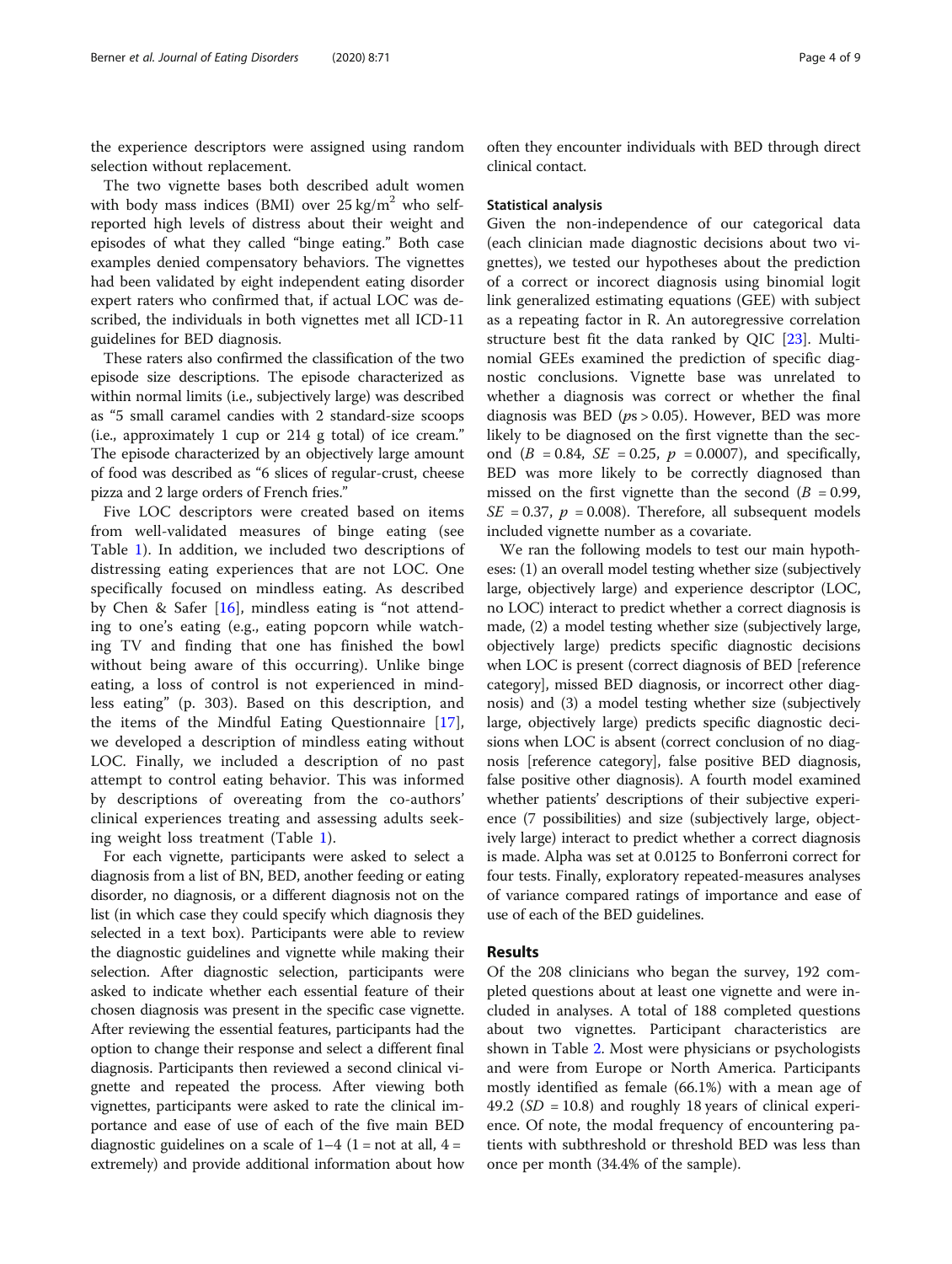#### <span id="page-4-0"></span>**Table 2** Participant Characteristics ( $N = 192$ )

| <b>WHO Global Region</b>                                                                                                                                                   | N(%                |
|----------------------------------------------------------------------------------------------------------------------------------------------------------------------------|--------------------|
| Africa                                                                                                                                                                     | 2(1.0)             |
| USA and Canada                                                                                                                                                             | 47 (24.5)          |
| Latin America/Caribbean                                                                                                                                                    | 16(8.3)            |
| Fastern Mediterranean                                                                                                                                                      | 5(2.6)             |
| Europe                                                                                                                                                                     | 93 (48.4)          |
| Southeast Asia                                                                                                                                                             | 1(0.5)             |
| Western Pacific-Asia                                                                                                                                                       | 20 (10.4)          |
| Western Pacific-Oceania                                                                                                                                                    | 8(4.2)             |
| <b>Demographics</b>                                                                                                                                                        | N (%) or Mean (SD) |
| Female:Male                                                                                                                                                                | 127:65 (66.1:33.9) |
| Age                                                                                                                                                                        | 49.2(10.8)         |
| <b>Clinical Profession</b>                                                                                                                                                 | N(%)               |
| Medicine                                                                                                                                                                   | 72 (37.5)          |
| Psychology                                                                                                                                                                 | 99 (51.6)          |
| Nursing                                                                                                                                                                    | 3(1.6)             |
| Social Work                                                                                                                                                                | 7(3.6)             |
| Other                                                                                                                                                                      | 4(2.1)             |
| Counseling                                                                                                                                                                 | 6(3.1)             |
| Occupational Therapy                                                                                                                                                       | 1(0.5)             |
| <b>Clinical Experience</b>                                                                                                                                                 | Mean (SD)          |
| Years of Experience                                                                                                                                                        | 18.0 (10.4)        |
| Frequency of encountering individuals with<br>subthreshold or threshold BED (scale of 1-5,<br>$1 =$ never, $5 =$ very frequently, multiple times<br>per week) <sup>a</sup> | 3.0(1.1)           |

WHO World Health Organization;  $a_n = 187$ 

#### Does the influence of LOC presence or absence on correct diagnosis depend on episode size?

LOC presence interacted with episode size to predict whether a correct diagnostic conclusion was reached  $(p < 0.0001$ ; Table 3). When LOC was present, correct diagnoses were most often reached in the context of large episodes (i.e., BED was correctly diagnosed when episodes were large). The most frequent incorrect diagnoses were made when the episode was subjectively large and LOC was present (i.e., BED was missed or incorrectly diagnosed as something else).

Table 3 LOC presence and size interact to predict correct diagnosis

| Parameter                   | В         | SΕ   | Wald  |
|-----------------------------|-----------|------|-------|
| Intercept                   | $-0.47$   | 0.31 | 2.26  |
| Vignette Number             | $-0.77**$ | 0.27 | 7.86  |
| <b>LOC Presence</b>         | $1.00***$ | 0.37 | 745   |
| Episode Size                | $-176$ ** | 0.58 | 9.09  |
| LOC Presence x Episode Size | $4.34***$ | 0.70 | 38.23 |

 $**p < 0.01$ ,  $***p < 0.0001$ ; LOC = loss of control

### Does episode size predict specific diagnostic decisions when LOC is present?

When one of the five true LOC descriptors was presented (see Table [1\)](#page-2-0), episode size predicted specific diagnostic decisions (overall model  $p < 0.0001$ ; Table [4\)](#page-5-0). If the episode was subjectively large compared to objectively large, clinicians were 23.1 times more likely to miss BED than to correctly diagnose it, and they were 9.7 times more likely to incorrectly diagnose something else than to correctly diagnose BED (Table [4\)](#page-5-0).

#### Does episode size predict specific diagnostic decisions when LOC is absent?

When one of the two non-LOC descriptors was used, episode size also predicted specific diagnostic decisions (overall model  $p = 0.0001$ ). Specifically, clinicians were 10.8 times more likely to make a false positive diagnosis of BED than no diagnosis if the episode was objectively large compared to subjectively large (Table [4](#page-5-0)).

### Does the influence of LOC description (or lack thereof) on correct diagnosis depend on episode size?

The description of the patient's experience during the eating episode interacted with episode size to predict whether a correct diagnostic conclusion was reached ( $p = 0.014$ ; Table [5\)](#page-5-0). As shown in Fig. [1,](#page-6-0) the only "true LOC" descriptors that were consistently associated with more correct than incorrect diagnostic conclusions across episode sizes were "It's hard for me to stop eating when I eat like that," "I feel like I can't stop or limit the amount of food or the type of food I'm eating," and "I don't really try to control my eating anymore. Eating like that is pretty much inevitable." In contrast, across both objectively large and subjectively large episode sizes, experts almost always made incorrect diagnoses when mindless eating was described, and they made more incorrect than correct diagnoses when no attempt to control eating was described.

### Exploratory analyses: how important and easy to use is each diagnostic guideline for BED?

A total of 187 experts provided ratings on the importance and ease of use of the five ICD-11 BED diagnostic guidelines. Importance (*F* (3.56, 186) = 15.04,  $p < 0.0001$ ) and ease ratings  $(F(3.68, 185) = 17.47, p < 0.001)$  differed across guidelines. Post-hoc pairwise comparisons indicated that importance ratings were significantly higher for the sense of LOC over eating than for episode size, binge episode frequency, and distress ( $ps < 0.005$ ). However, experts rated the sense of LOC over eating guideline as the least easy (i.e., most difficult) to apply in a valid and/or reliable way, and these ease ratings were statistically significantly lower than those for binge episode frequency ( $p < 0.001$ ) and the lack of compensatory behaviors guideline ( $p = 0.005$ ).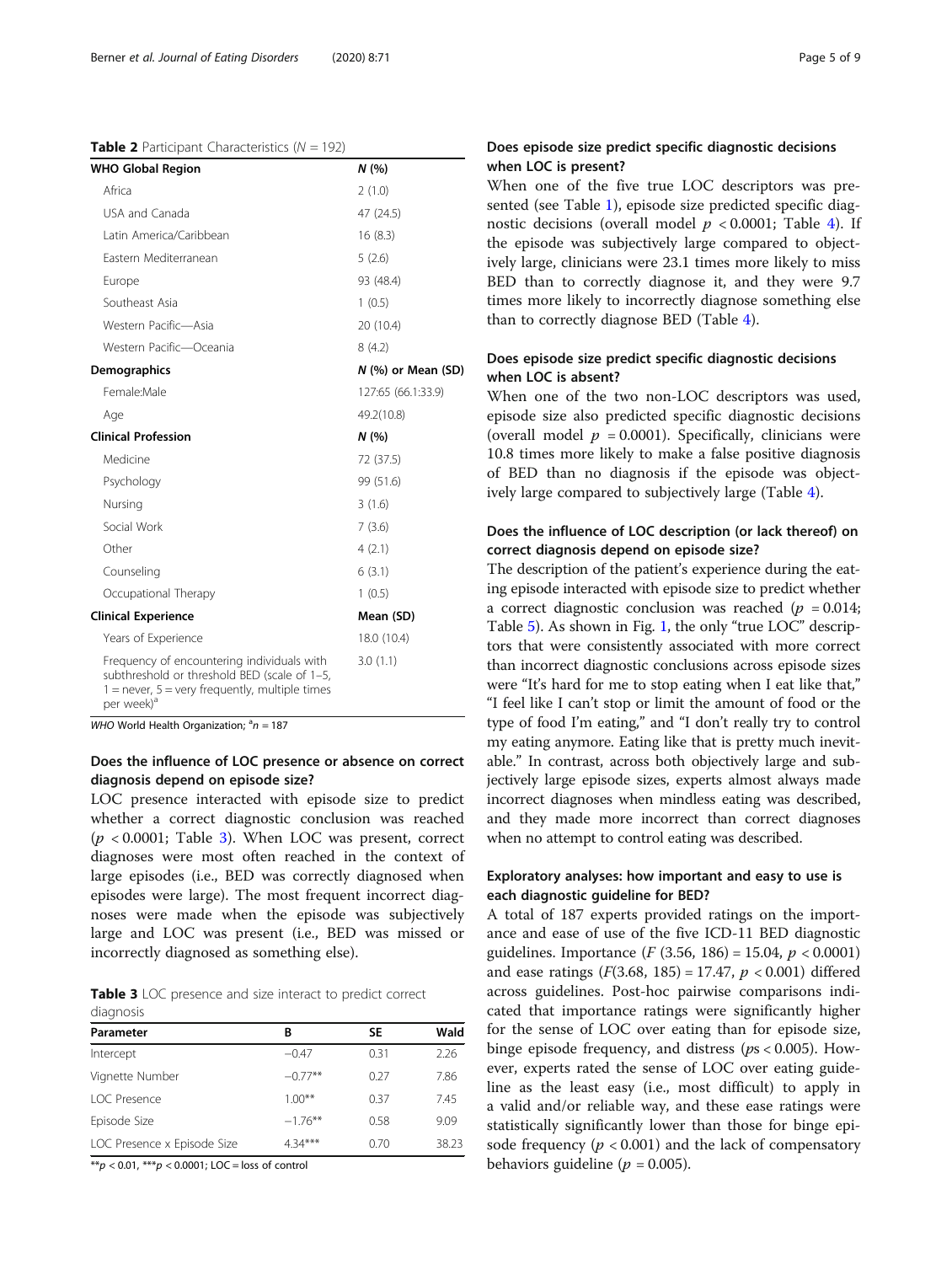<span id="page-5-0"></span>

|  | <b>Table 4</b> Episode size is linked to specific diagnostic decisions when LOC is present and absent |  |
|--|-------------------------------------------------------------------------------------------------------|--|
|  |                                                                                                       |  |

| Parameter             | В                                                   | SE   | В                                  | <b>SE</b>                                      |
|-----------------------|-----------------------------------------------------|------|------------------------------------|------------------------------------------------|
| <b>LOC</b> is Present | Logit 1 (Incorrect Other Dx vs. Correct BED)        |      | Logit 2 (BED Miss vs. Correct BED) |                                                |
| Intercept             | $-1.62***$                                          | 0.31 | $-1.35***$                         | 0.30                                           |
| Vignette Number       | $1.04***$                                           | 0.38 | $152***$                           | 0.43                                           |
| Episode Size          | $-2.27***$                                          | 0.45 | $-3.14***$                         | 0.60                                           |
| LOC is Absent         | Logit 1 (False Positive Other Dx vs. Correct No Dx) |      |                                    | Logit 2 (False Positive BED vs. Correct No Dx) |
| Intercept             | $-0.66$                                             | 0.57 | $0.84*$                            | 0.39                                           |
| Vignette Number       | 0.59                                                | 0.71 | $-1.15$                            | 0.66                                           |
| Episode Size          | 0.40                                                | 0.77 | $2.38***$                          | 0.77                                           |

 $p < 0.05$ ,  $\mu p < 0.01$ ,  $\mu p > 0.0001$ ; BED binge-eating disorder, LOC loss of control, Dx diagnosis; reference categories were correct BED diagnosis and a subjectively large episode

#### **Discussion**

The results of this study are important for the future diagnosis of BED. Because the ICD serves as the diagnostic system for all WHO member nations, and the 11th ICD revision is the first to include BED, ICD diagnostic guidelines regarding the behavioral disturbance of binge eating require significant attention. The current proposed ICD-11 guidelines explicitly indicate that binge-eating episodes can be comprised of small, normal, or large quantities of food, leaving LOC as their core defining feature. However, because this is a change from the ICD-10 description of binge eating (in BN guidelines) and is distinct from the DSM-5 definition of binge eating, focused education will likely be necessary to ensure reliability of diagnosis.

Our findings indicate that experienced clinicians are best at recognizing BED when binge-eating episodes are characterized by both LOC and an objectively large amount of food. Although there is great cultural and contextual variation in the definition of an objectively large amount of food, at the extreme, consensus exists. Our results also suggest that experienced clinicians are likely to miss BED when binge-eating episodes are characterized by LOC and a subjectively large amount of food. As individuals with subjectively large LOC episodes experience levels of distress, associated psychopathology, and impairment comparable to those with objectively large LOC episodes [[2](#page-7-0)–[5](#page-7-0)], it is important that these individuals get diagnosed and referred for treatment.

Table 5 Specific LOC description (or lack thereof) and size interact to predict correct diagnosis

|                           | в         | <b>SE</b> | Wald  |
|---------------------------|-----------|-----------|-------|
| Intercept                 | $-0.21*$  | 0.81      | 0.06  |
| Vignette Number           | $-0.60**$ | 0.22      | 7.09  |
| Descriptor                | $0.26***$ | 0.08      | 11.85 |
| Episode Size              | $-0.02$   | 0.47      | 0.01  |
| Descriptor x Episode Size | $0.30*$   | 0.12      | 5.99  |

\*p < 0.05, \*\*p < 0.01; \*\*\*p < 0.001; LOC loss of control

The change in the ICD-11 will allow for appropriate detection and referral; however, our findings highlight that clinician training may be vital to ensure that such individuals receive care.

Given the prioritization of LOC in defining a binge eating episode, establishing standard clinical descriptions of LOC is essential. Prior work provides some examples of detailed LOC descriptions and case examples that could be helpful to include in diagnostic training materials (e.g., [\[24\]](#page-8-0)). Our results suggest that three descriptions of LOC were most reliably associated with correct diagnoses across episode sizes: "It's hard for me to stop eating when I eat like that," "I feel like I can't stop or limit the amount of food or the type of food I'm eating," and "I don't really try to control my eating anymore. Eating like that is pretty much inevitable." These findings may importantly inform future research studies examining BED and other eating disorders characterized by binge eating. The working definition of LOC proposed by Latner and colleagues [\[11\]](#page-7-0), DSM-5 diagnostic features for BN and BED, and the proposed ICD-11 guidelines for BN and BED (Table S[1](#page-7-0) and S[2](#page-7-0)) include the first two of these three LOC descriptors. In addition, the diagnostic features sections of DSM-5 note that "abandoned efforts" to control inevitable eating should be considered LOC [[7](#page-7-0)]. Familiarity with these standard definitions of LOC may have increased clinicians' abilities to correctly diagnose these descriptions. Adding all three of these example descriptions to future drafted ICD guidelines could provide valuable supporting detail for diagnosticians.

In addition to clinical guidance on reliable descriptions of LOC, it will also be essential for clinical training and research to provide guidance on what LOC is not. In particular, it is important to maintain a boundary between binge eating and overeating. Our results suggest that a high percentage of even expert clinicians confuse binge eating with mindless overeating without LOC and overeating without any attempt to stop or LOC. To reduce this confusion, it may be helpful for guidelines to explicitly note that these patterns of overeating do not meet the definition of binge eating.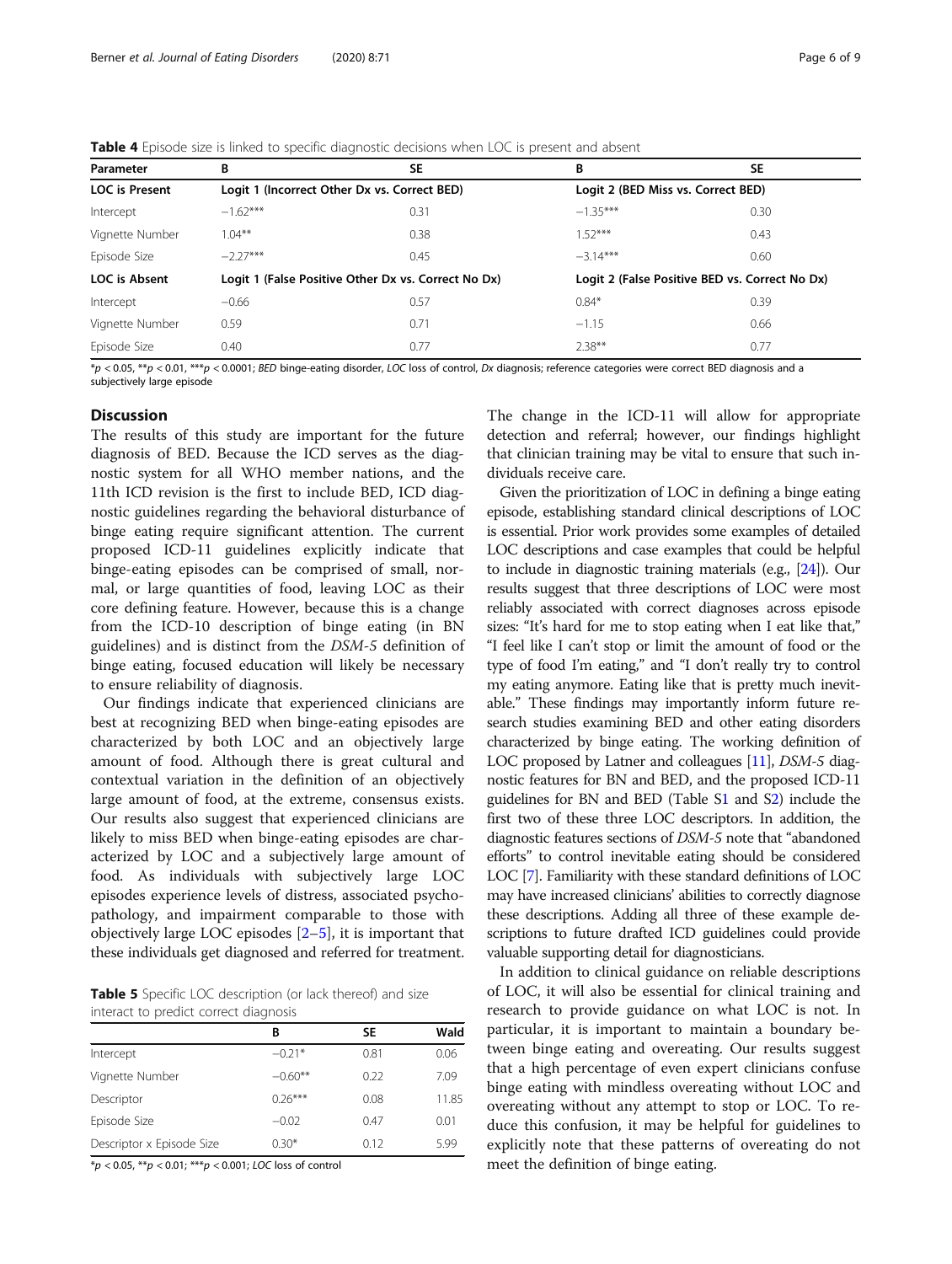<span id="page-6-0"></span>

Of note, previous studies have suggested that subjective binge episodes are clinically meaningful, but have low reliability [[25](#page-8-0)–[27](#page-8-0)]. Improved diagnostic guidelines, assessment tool instructions, and new measures (e.g., the Eating Loss of Control Scale and the Loss of Control over Eating Scale) may help increase reliability and improve diagnosis and severity assessment across disorders characterized by binge eating [[10,](#page-7-0) [11,](#page-7-0) [28](#page-8-0), [29\]](#page-8-0). Our findings could help inform the refinement of these assessment tools to measure LOC. For example, although eating disorder experts who contributed to the development of the Loss of Control over Eating Scale (LOCES [[11](#page-7-0)];) highly rated items describing mindless eating as "covering or reflecting" LOC, these mindless eating items had lower corrected item-total correlations [\[11](#page-7-0)], and one study found that the LOCES-Brief, which excludes these mindless eating items, provided a better fit to data from both clinical and non-clinical samples [[28](#page-8-0)]. The current results more explicitly suggest that conflation of mindless and LOC eating may be a common cause of binge eating misdiagnosis. As such, diagnostic and research tools that clearly distinguish LOC from the mindlessness that it can sometimes co-occur with may be particularly helpful.

#### Strengths and limitations

The multilingual, global sample is significant strength of the study. Prior research has asked clinical and expert populations to explicitly define and describe LOC; however, our vignette-based, repeated-measures design mimicked real-world diagnostic decisions clinicians and researchers face when assessing what individuals describe as a "binge." As such, this first examination of the interacting influences of LOC and episode size on eating

disorder diagnosis has implications directly relevant for clinical and research training and practice.

Several study limitations also should be noted. First, both patient vignettes were women, limiting the generalizability of our findings. BED is the most common eating disorder among men [\[30](#page-8-0)], and the influences of episode size and LOC descriptions on diagnosis may be even more complicated in men or other genders [[31](#page-8-0)]. Second, as this study was focused on BED, both vignettes explicitly excluded compensatory behaviors. However, larger binge eating episodes may be linked to a stronger relationship between LOC and purging frequency (Forney et al., 2016), suggesting that the influence of LOC description and size on diagnostic conclusions may be more complex with the addition of purging to the clinical picture. Third, clinicians with eating disorder expertise were asked to make decisions in the context of brief vignettes, not a real clinical sample, and explorations of variation by country or world region were not possible with our modest sample size. Results may not generalize to non-expert clinicians or to individual patients or specific local populations or languages. Unexpectedly, participants diagnosed BED more frequently in the first vignette, regardless of the size or episode description included. As such, future research is needed to determine whether order effects exist in clinical or research diagnostic practice (e.g., whether the first patient of the day may be more likely to receive a correct than a missed diagnosis of BED).

### Conclusions

Accurate and reliable assessment of binge eating is crucial for the diagnosis of BED and other eating disorders. The ICD-11 prioritizes the role of LOC over the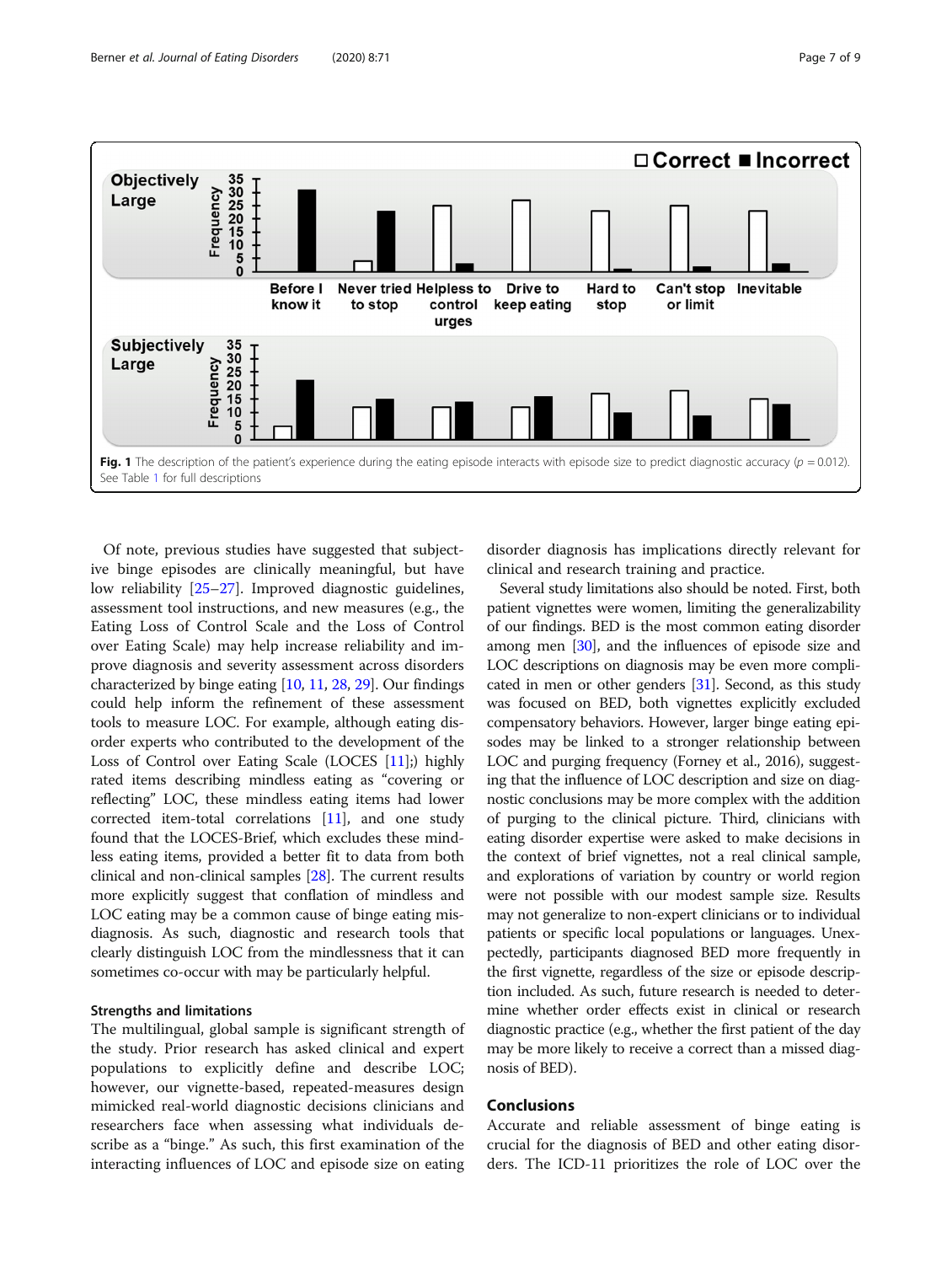<span id="page-7-0"></span>amount of food consumed in the behavioral disturbance of binge eating. Although this guideline was established based on research and clinical data, there is currently no brief, standardized diagnostic strategy for LOC. Clinical training focused on the changes in the ICD-11 regarding binge eating and clear clinical and research standards for LOC assessment will be critical to increasing diagnostic consensus.

#### Supplementary Information

Supplementary information accompanies this paper at [https://doi.org/10.](https://doi.org/10.1186/s40337-020-00342-z) [1186/s40337-020-00342-z.](https://doi.org/10.1186/s40337-020-00342-z)

Additional file 1: Table S1. ICD-11 Guidelines as of January 2018 and DSM-5 Criteria for Binge Eating. Table S2. Removed Phrases from January 2018 ICD-11 Proposed Guidelines for Binge Eating in the Current Study.

#### Abbreviations

BED: Binge-eating disorder; BN: Bulimia nervosa; DSM-5: Diagnostic and Statistical Manual of Mental Disorders, 5th Edition; ICD: International Classification of Diseases and Related Health Problems; LOC: Loss of control; WHO: World Health Organization; GEE: Generalized estimating equations

#### Acknowledgments

We are grateful to Sherin Asiimwe for assisting with survey programming and Chihiro Matsumoto and Tecelli Dominguez for translating our survey into Japanese and Spanish. In addition, we thank Geoffrey M. Reed and the members of the FSCG for their participation in discussions that helped improve this study design, and the experts who participated in this study for their time.

#### Authors' contributions

LAB and CAR conceived of the study; LAB, CAR, RS, and KMP designed the study; TR and KMP coordinated translation of the survey; TR supervised survey programming, monitored data collection, and supervised database management; LAB analyzed the data; LAB, RS, and KMP developed the manuscript draft, and all authors reviewed the draft and provided comments. All authors read and approved the final manuscript.

#### Funding

Preparation of this manuscript was supported in part by grants from the National Institute of Mental Health (F32MH108311 and K23MH118418 to LAB) and an independent research award by Shire Pharmaceutical Corporation (now Takeda Pharmaceutical Corporation) to KMP. The contents of this manuscript are solely the responsibility of the authors and do not necessarily represent the official views, decisions, or policies of these funding agencies.

#### Availability of data and materials

Requests for the datasets analyzed in the current study should be submitted to the corresponding author.

#### Ethics approval and consent to participate

All study procedures were approved by the Institutional Review Board of the New York State Psychiatric Institute at Columbia University Medical Center (Protocol #6886), and all participants provided informed consent to participate.

#### Consent for publication

Not applicable.

#### Competing interests

KMP was a member of the ICD-11 Feeding and Eating Disorders Working Group and the Field Studies Coordination Group for ICD-11 Mental and Behavioral Disorders (FSCG). TJR was a consultant to the FSCG. KMP and RS were supported by funds from Shire Pharmaceuticals. The authors alone are responsible for the views expressed in this paper and they do not necessarily represent the decisions, policy, or views of the WHO. The other authors declare that they have no competing interests.

#### Author details

<sup>1</sup>Department of Psychiatry, Icahn School of Medicine at Mount Sinai, New York, NY, USA. <sup>2</sup> Department of Psychiatry, Columbia University Irving Medical Center, New York, NY, USA. <sup>3</sup> Department of Medical Ethics and Health Policy, Perelman School of Medicine, University of Pennsylvania, Philadelphia, PA, USA.

#### Received: 10 August 2020 Accepted: 21 October 2020 Published online: 23 November 2020

#### References

- 1. Wolfe BE, Baker CW, Smith AT, Kelly-Weeder S. Validity and utility of the current definition of binge eating. Int J Eat Disord. 2009;42(8):674–86.
- 2. Watson HJ, Fursland A, Bulik CM, Nathan P. Subjective binge eating with compensatory behaviors: a variant presentation of bulimia nervosa. Int J Eat Disord. 2013;46(2):119–26.
- 3. Palavras MA, Morgan CM, Borges FMB, Claudino AM, Hay PJ. An investigation of objective and subjective types of binge eating episodes in a clinical sample of people with co-morbid obesity. J Eat Disord. 2013;1:26.
- 4. Brownstone LM, Bardone-Cone AM, Fitzsimmons-Craft EE, Printz KS, Le Grange D, Mitchell JE, et al. Subjective and objective binge eating in relation to eating disorder symptomatology, negative affect, and personality dimensions. Int J Eat Disord. 2013;46(1):66–76.
- 5. Fitzsimmons-Craft EE, Ciao AC, Accurso EC, Pisetsky EM, Peterson CB, Byrne CE, et al. Subjective and objective binge eating in relation to eating disorder symptomatology, depressive symptoms, and self-esteem among treatment-seeking adolescents with bulimia nervosa. Eur Eat Disord Rev. 2014;22(4):230–6.
- Reed GM, First MB, Kogan CS, Hyman SE, Gureje O, Gaebel W, et al. Innovations and changes in the ICD-11 classification of mental, behavioural and neurodevelopmental disorders. World Psychiatry. 2019;18(1):3–19.
- 7. American Psychiatric Association. Diagnostic and Statistical Manual of Mental Disorders: Fifth Edition (DSM-5). Washington. D.C: American Psychiatric Association; 2013.
- 8. Goldschmidt AB. Are loss of control while eating and overeating valid constructs? A critical review of the literature. Obes Rev. 2017;18(4):412–49.
- Devlin MJ, King WC, Kalarchian MA, White GE, Marcus MD, Garcia L, et al. Eating pathology and experience and weight loss in a prospective study of bariatric surgery patients: 3-year follow-up. Int J Eat Disord. 2016;49(12): 1058–67.
- 10. Blomquist KK, Roberto CA, Barnes RD, White MA, Masheb RM, Grilo CM. Development and validation of the eating loss of control scale. Psychol Assess. 2014;26(1):77–89.
- 11. Latner JD, Mond JM, Kelly MC, Haynes SN, Hay PJ. The loss of control over eating scale: development and psychometric evaluation. Int J Eat Disord. 2014;47(6):647–59.
- 12. Claudino AM, Pike KM, Hay P, Keeley JW, Evans SC, Rebello TJ, et al. The classification of feeding and eating disorders in the ICD-11: results of a field study comparing proposed ICD-11 guidelines with existing ICD-10 guidelines. BMC Med. 2019;17(1):93.
- 13. Heriseanu AI, Hay P, Corbit L, Touyz S. Grazing in adults with obesity and eating disorders: a systematic review of associated clinical features and meta-analysis of prevalence. Clin Psychol Rev. 2017;58:16–32.
- 14. Tuomisto T, Tuomisto MT, Hetherington M, Lappalainen R. Reasons for initiation and cessation of eating in obese men and women and the affective consequences of eating in everyday situations. Appetite. 1998; 30(2):211–22.
- 15. Reed GM, Rebello TJ, Pike KM, Medina-Mora ME, Gureje O, Zhao M, et al. WHO's global clinical practice network for mental health. Lancet Psychiatry. 2015;2(5):379–80.
- 16. Chen EY, Safer DL. Dialectical behavior therapy for bulimia nervosa and binge-eating disorder. In: Grilo CM, Mitchell JE, editors. The treatment of eating disorders: a clinical handbook. New York: Guilford Press; 2010. p. 294–316.
- 17. Framson C, Kristal AR, Schenk JM, Littman AJ, Zeliadt S, Benitez D. Development and validation of the mindful eating questionnaire. J Am Diet Assoc. 2009;109(8):1439–44.